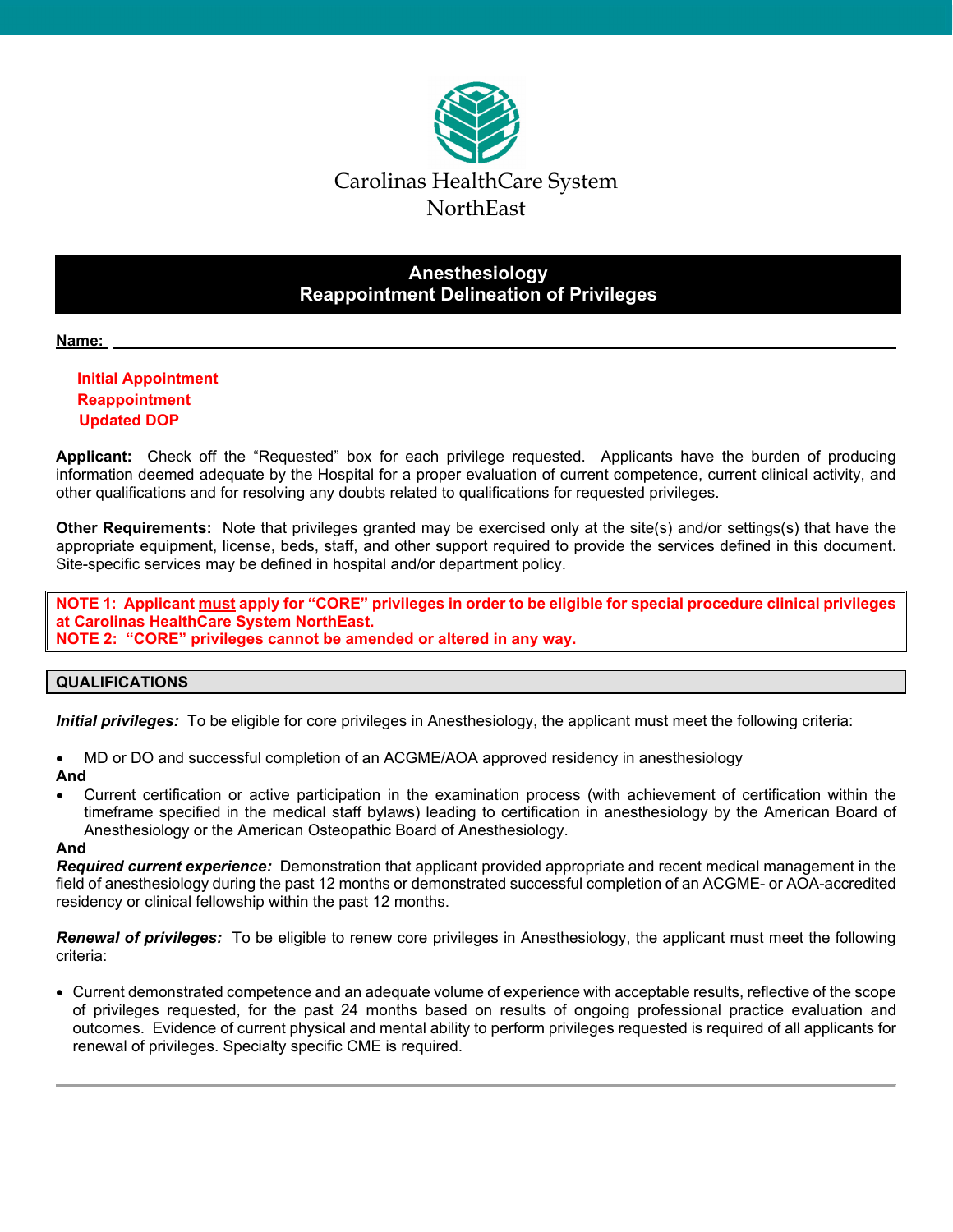

## **Anesthesiology Core Privileges**

## **Requested**

Administration of anesthesia, including general, regional, and local, and administration of all levels of sedation to pediatric, adolescent, and adult patients. Care includes the ability to evaluate through assessment and history and physical, and pain relief and maintenance, or restoration, of a stable condition during and immediately following surgical, obstetrical, and diagnostic procedures. May provide care to patients in the intensive care setting in conformance with unit policies. Admission of patients is not included.

#### **Special Non-core Privileges**

Non-core privileges are requested individually in addition to requesting the core. Each individual requesting non-core privileges must meet the specific threshold criteria as applicable to the applicant.

#### **Non-Core Privilege: Discography**

#### **Requested**

**Criteria:** Documentation of current competency from Residency Program Director/ Department Chair where the applicant most recently held the privilege.

#### **Non-Core Privilege: Spinal Endoscopy**

#### **Requested**

**Criteria:** Credentials Committee-approved workshop with hands-on cadaver training within the last 12 months; provide documentation of current competence and two (2) proctored cases.

## **Non-Core Privilege: Acupuncture**

#### **Requested**

**Criteria:** Three (3) letters of reference and 200 hours of AMA Category 1 CME.

## **Non-Core Privilege: Neurolytic Procedures for Pain Therapy**

#### **Requested**

**Criteria:** Documentation of current competency from Residency Program Director/ Department Chair where the applicant most recently held the privilege.

## **Non-Core Privilege: Placement of Implantable Devices for Pain Therapy**

## **Requested**

**Criteria:** Documentation of current competency from Residency Program Director/ Department Chair where the applicant most recently held the privilege.

## **Non-core Privilege: Transesophageal Echocardiography (TEE) Monitoring and**

## **Requested Doppler Color Flow Interpretation**

**Criteria:** Basic Intraoperative Transesophageal Echocardiography (TEE) and Doppler Color Flow Interpretation of cardiac function. Placement of the TEE probe and ability to obtain the views required for a standard exam. At this level, the cardiac anesthesiologist will be capable of using TEE as a monitoring tool and be able to make general assessments of ventricular function. An individual credentialed at this level would call in consultative support for more detailed assessment of cardiac structure such as assessment of valvular regurgitation, quantification of cardiac function, or diagnostic decisions affecting surgical therapy.

Credentialing at the Basic level will require:

1. Provide evidence of continuing medical education in TEE (completion of thirty (30) hours of didactic instruction).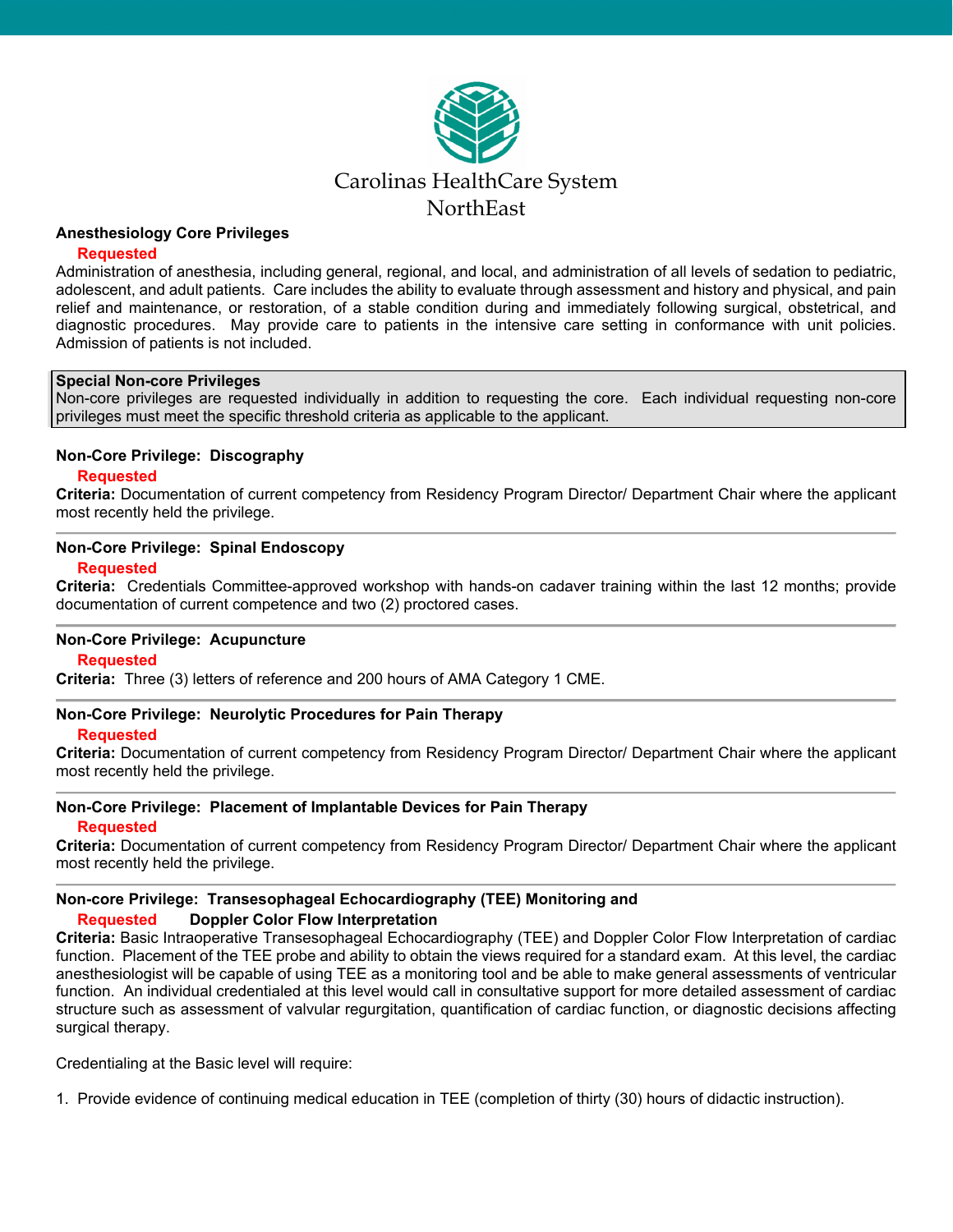

## **Non-core Privilege: Advanced Intraoperative Transesophageal Echocardiography (TEE) and Doppler Color Flow Requested Interpretation of Cardiac Function**

**Criteria:** Individuals credentialed at this level will have skills and experience that will enable them to fully utilize the full diagnostic potential of TEE. They will be capable of utilizing the full range of TEE functions and tools including assessment of valvular integrity, flow velocity data, and quantification of cardiac function.

Applicants must:

1. Passage of the qualifying exam by the American Society of Echocardiography.

Individuals credentialed at this level will have skills and experience that will enable them to fully utilize the full diagnostic potential of TEE. They will be capable of utilizing the full range of TEE functions and tools including assessment of valvular integrity, flow velocity data, and quantification of cardiac function.

## **Non-Core Privilege: Minimally Invasive Lumbar Decompression – The** *Mild®* **Procedure Requested**

*Initial privileges:* To be eligible to apply for this privilege, the applicant must meet the following criteria:

 MD or DO with successful completion of an ACGME/AOA approved residency program in neurological surgery, orthopedic surgery, radiology, anesthesiology, or physiatry. Anesthesiology and physiatry residency graduates should have also completed a fellowship in pain management, or have substantial practice experience in the field of pain management. For Radiologists, fellowship training in Interventional or Neurointerventional radiology is sufficient;

## **And**

 Current certification or active participation in the examination process (with achievement of certification within the timeframe specified in the medical staff bylaws) leading to certification by the relevant American Board of Medical Specialties or American Osteopathic Board;

## **And**

Successful completion of a training program conducted by Vertos Medical, Inc. in the *Mild®* procedure;

**And** 

 Proctoring by a physician currently credentialed to perform this procedure is required for at least the first two (2) cases.

*Required current experience:* Demonstrated current competence and evidence of the performance of at least two (2) *Mild®* procedures in the past 12 months, or completion of training in the past 12 months, or proctoring by a physician currently credentialed to perform this procedure is required for at least the first two (2) cases.

*Renewal of privileges:* Demonstrated current competence and evidence of the performance of at least two (2) *Mild®*  procedures with acceptable results during the past 24 months based on results of ongoing professional practice evaluation and outcomes.